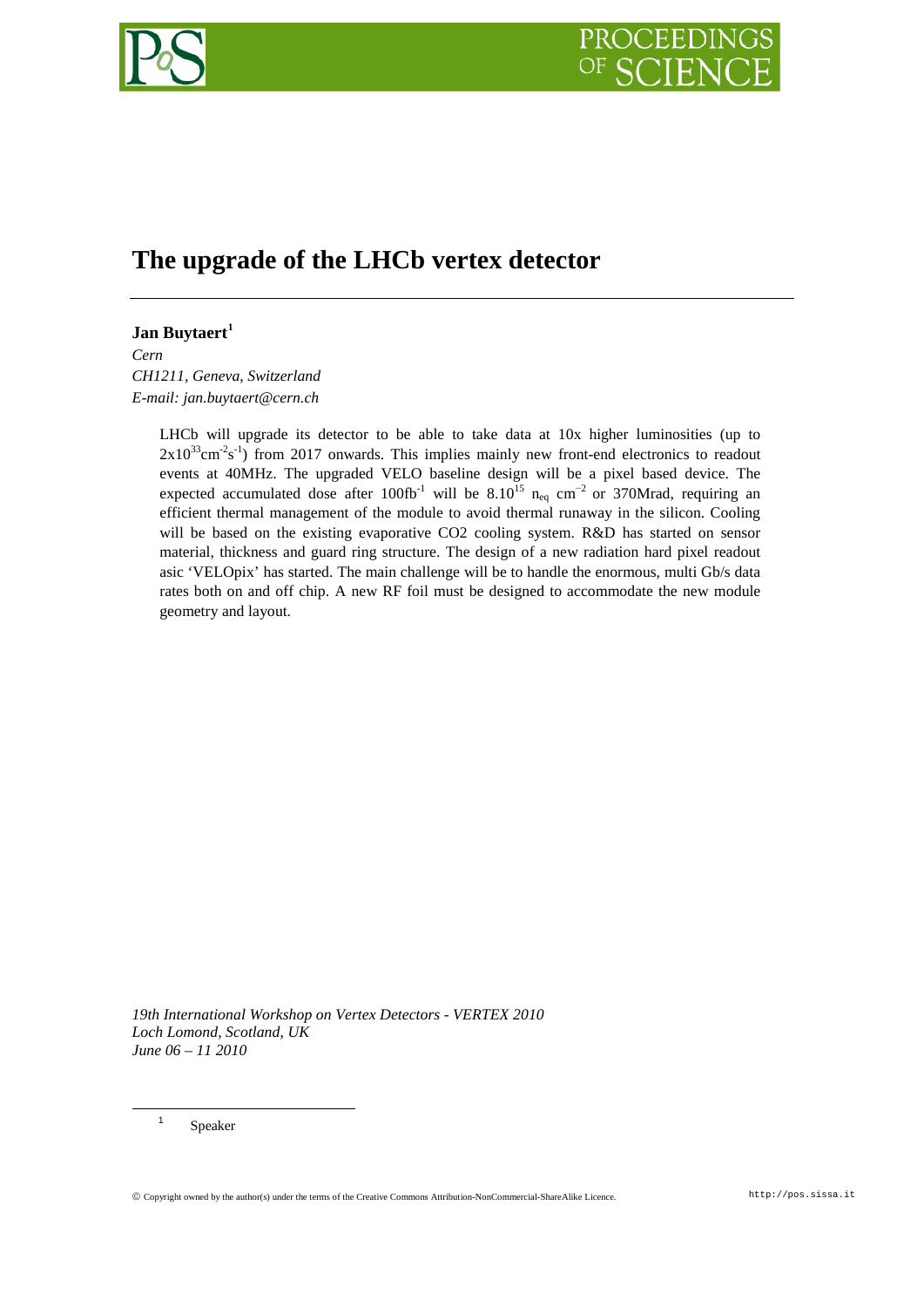# **1. Introduction**

According to the current LHC machine run plan, the LHCb experiment will be taking data at its nominal design luminosity of  $2x10^{32}$ cm<sup>-2</sup>s<sup>-1</sup> by the end of 2010. During the following 5 years, LHCb expects to collect an integrated luminosity of at least  $5fb^{-1}$ , which will largely cover its proposed physics program. Thereafter, we want to upgrade the detector during the planned long LHC shutdown in 2016, to be able to run at higher luminosity, initially at (phase1) and later at  $20x10^{32}$ cm<sup>-2</sup>s<sup>-1</sup> (phase2). This increase of luminosity can be achieved by focusing the beams stronger at the interaction point, and does not depend on any LHC machine upgrade.

# **2. The rationale for the upgrade of the detector**

# **2.1 The expected occupancies**

Table 1 shows, for the various luminosities, the average number of collisions for all bunch crossings and for crossings where at least 1 collision occurred. The latter is what defines the occupancy of the minimum bias events and the table shows that this only increases by a factor 2 (1.2 to 2.3) for a 5-fold luminosity increase (2 to 10 x  $10^{32}$ cm<sup>-2</sup>s<sup>-1</sup>). The reason for this is the significant decrease of bunch crossings without any collision.

*Table 1: The number of collisions at various luminosities.* 

Most sub-detectors of LHCb can handle this twofold occupancy increase with their current granularities and no major detector overhaul is necessary. For the phase2 upgrade, some detector changes might be needed, e.g. in the tracker stations and the inner calorimeters.

#### **2.2 A new and more efficient trigger**

Currently, LHCb has a single hardware trigger (L0), selecting the events to be read out at a maximal event rate of 1MHz into a large CPU-farm.

When increasing the collision rate, this limit on the event readout rate requires that the thresholds of the L0 trigger must be raised. This leads, in particular for the hadron trigger, to a serious drop of efficiency and even a lower total event yield. Rather than rebuilding a new and more complicated trigger in hardware, the decision was taken to increase the readout rate to 40 MHz and implement a flexible event filtering in software on a 'massive' CPU-farm.

As a consequence, all front-end electronics must be redesigned or adapted to transfer the data of all crossings to this CPU farm and to zero suppress the data to reduce the required bandwidth.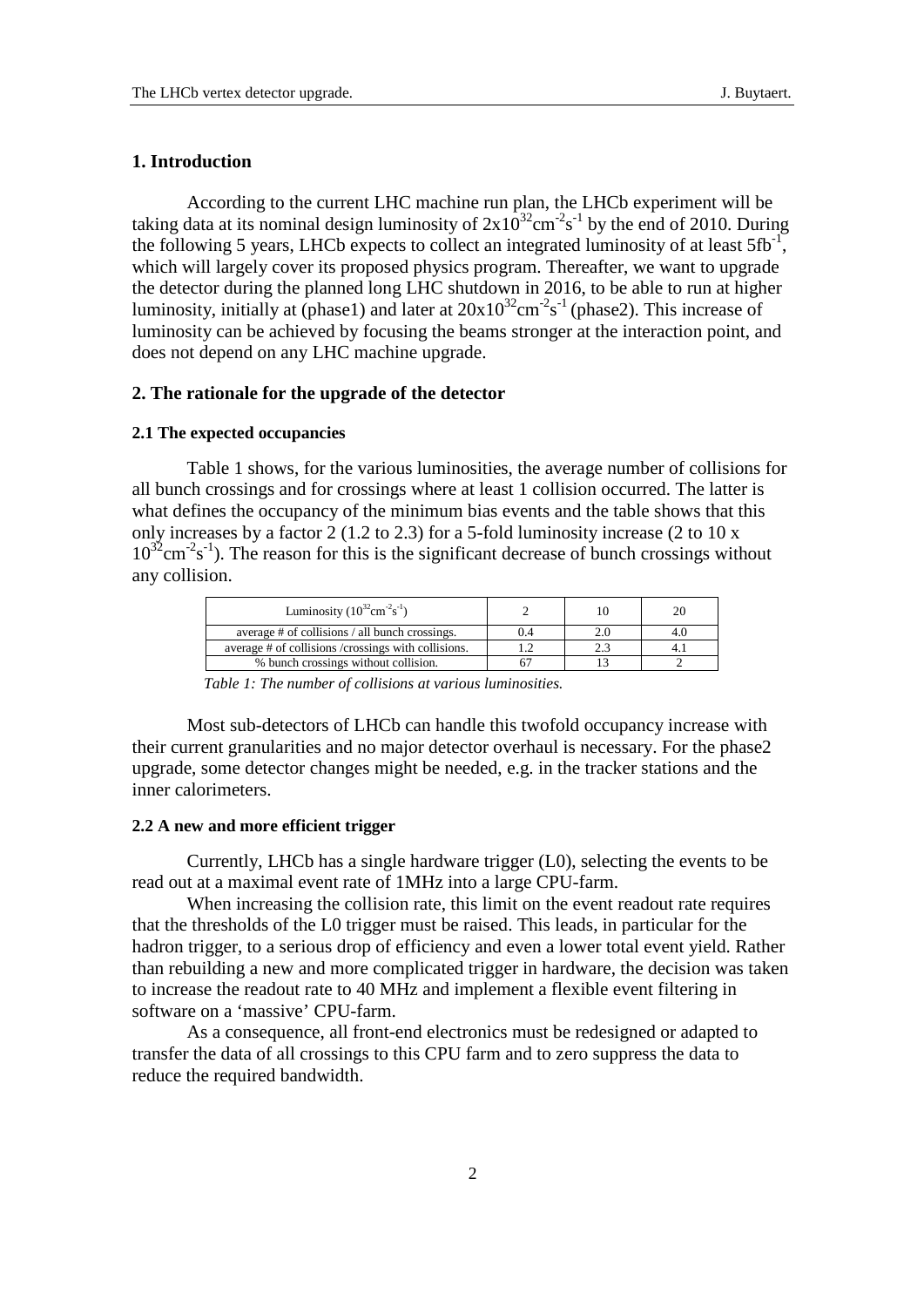The L0 hardware trigger will still be used, but with very low thresholds and consequently high efficiency, to reject uninteresting events before they enter the router. This brings a significant saving on the required router and CPU farm sizes.

#### **2.3 The pixel vertex detector**

Since the electronics is strongly integrated with the Si-detector, the vertex detector modules will be completely rebuilt. A design based on a 256x256 array of square  $55x55\mu m^2$  pixels, similar to Timepix [1], is chosen. The advantage, compared to the rphi strip geometry used in the current VELO, is the true 3D nature of the hits and therefore absence of fake combinatorial hits. The square dimension provides an equal precision in both orientations and therefore halves the required number of measuring planes and the total material.

Many parts from the existing VELO detector can nevertheless be reused, such as the vacuum vessel and equipment, the motion system, the low and high voltage supply systems and the  $CO<sub>2</sub>$  evaporative cooling system.

As will be detailed in later sections, the main design challenges will be to handle the enormous on- and off-chip data rates, to provide efficient and low-mass module cooling to avoid thermal run away, to lower the total material budget for reduced multiple scattering and to obtain a similar or better hit precision as in the current VELO  $(-4-10 \mu m)$ .

# **3. The expected vertex detector environment**

#### **3.1 Irradiation dose**

After 100 fb<sup>-1</sup> of integrated luminosity, the upgraded detector is expected to accumulate a dose of up to  $0.8 \times 10^{16}$  n<sub>eq</sub> cm<sup>-2</sup> or 370Mrad at 7.5 mm from the beam. This will induce leakage currents in 300<sub>u</sub>m thick silicon sensors of  $\sim$  300  $\mu$ A/cm<sup>2</sup> at −15◦ C and bias voltage of 900V. An efficient thermal management will be necessary to avoid thermal runaway, without introducing too much material into the acceptance. The electronics will also be required to be extremely radiation hard and single event upset tolerant.

#### **3.2 Particle occupancies and rates**

In phase2, the average particles density per crossing closest to the beam will be 8 particles/ $\text{cm}^2/\text{crossing}$  and decreasing with radial distance from the beam as  $r^{1.9}$ . These are rather low particle occupancies per event  $({\sim}10^{-4})$ , but at an event rate of 40 MHz, this represent a particle flux of 320 MHz/cm<sup>2</sup>.

# **3.3 Quality and reliability requirements**

The detector will be enclosed inside a  $10^{-6}$  mbar vacuum tank and any access after installation will be very difficult and only possible during a longer shutdown. This imposes stringent quality and reliability requirements and limits as well the choice of materials or components. For example, outgassing properties must be considered, and great care must be taken with the integrity and leak tightness of the cooling connections.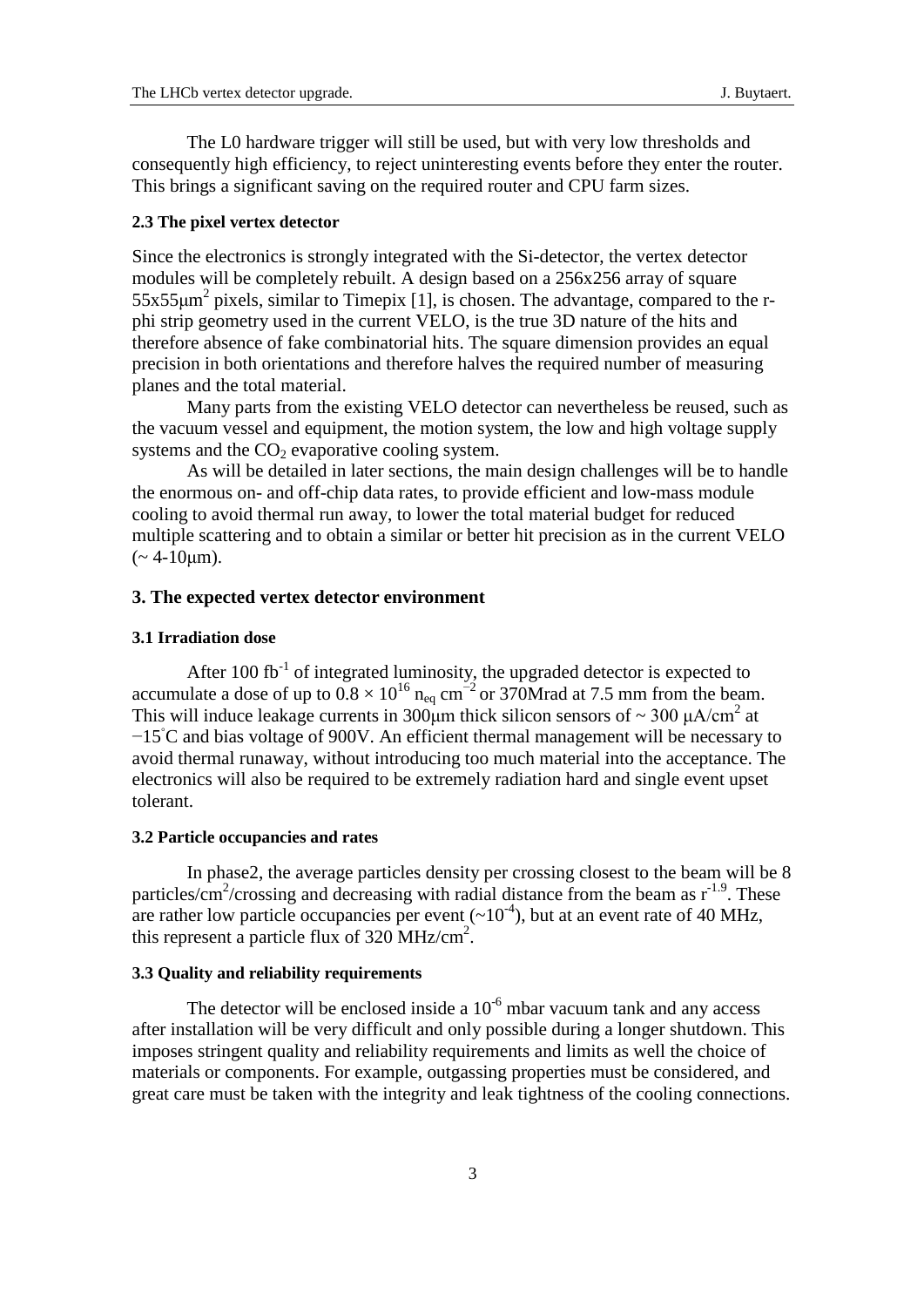The power dissipation inside the vacuum tank must be minimized, since all cooling must be conductive and will therefore add to the material budget. Evidently connector reliability is paramount.

#### **4. The conceptual pixel module and detector layout**

# **4.1 Sensor tiles**

Three readout asics, with dimensions of 14mm x 18mm, are bump bonded to a common silicon sensor with an approximate size of 43x15mm and with a single guard ring of 500μm (Fig 1). At the boundary between readout asics the use of larger pixels avoids loss of detection efficiency.



*Figure 1 : Sensor tile (dimensions not to scale).*

# **4.2 Modules**



From previous experience, we aim for a module construction based on a balanced 2-sided design in order to keep the structure planar for ease of construction and to minimize distortion resulting from temperature variations both during construction and operation. The proposed module (Fig 2) will be constructed around a central High Thermal Conductivity (HTC) substrate, made of pCVD diamond or alternatively a carbon fiber clad TPG. This substrate provides the necessary mechanical stability and drains the heat to the peripheral cooling channel. Four sensor tiles are arranged on opposite sides of this substrate such that they can overlap in the transverse plane, minimizing dead areas caused by the sensor guard rings or peripheral circuitry in the asics. The substrate extends about 1cm beyond the edge of the tiles and allows the attachment of a cooling heat sink and the placement of connectors. The innermost edge of the silicon is at 7mm from the beam and the active area starts at 7.5mm from the beam, given a guard ring of 500μm. Any possible reduction in either the distance to the beam or the width of the guard ring would directly improve the impact parameter resolution performance of the detector.

#### **4.3 The detector layout**

The layout (Fig 3) comprises two movable detector halves on either side of the beam, similar to the current VELO. Each half consists of 26 modules with varying spacing along the beam axis, the minimal pitch being 24mm. The two detector halves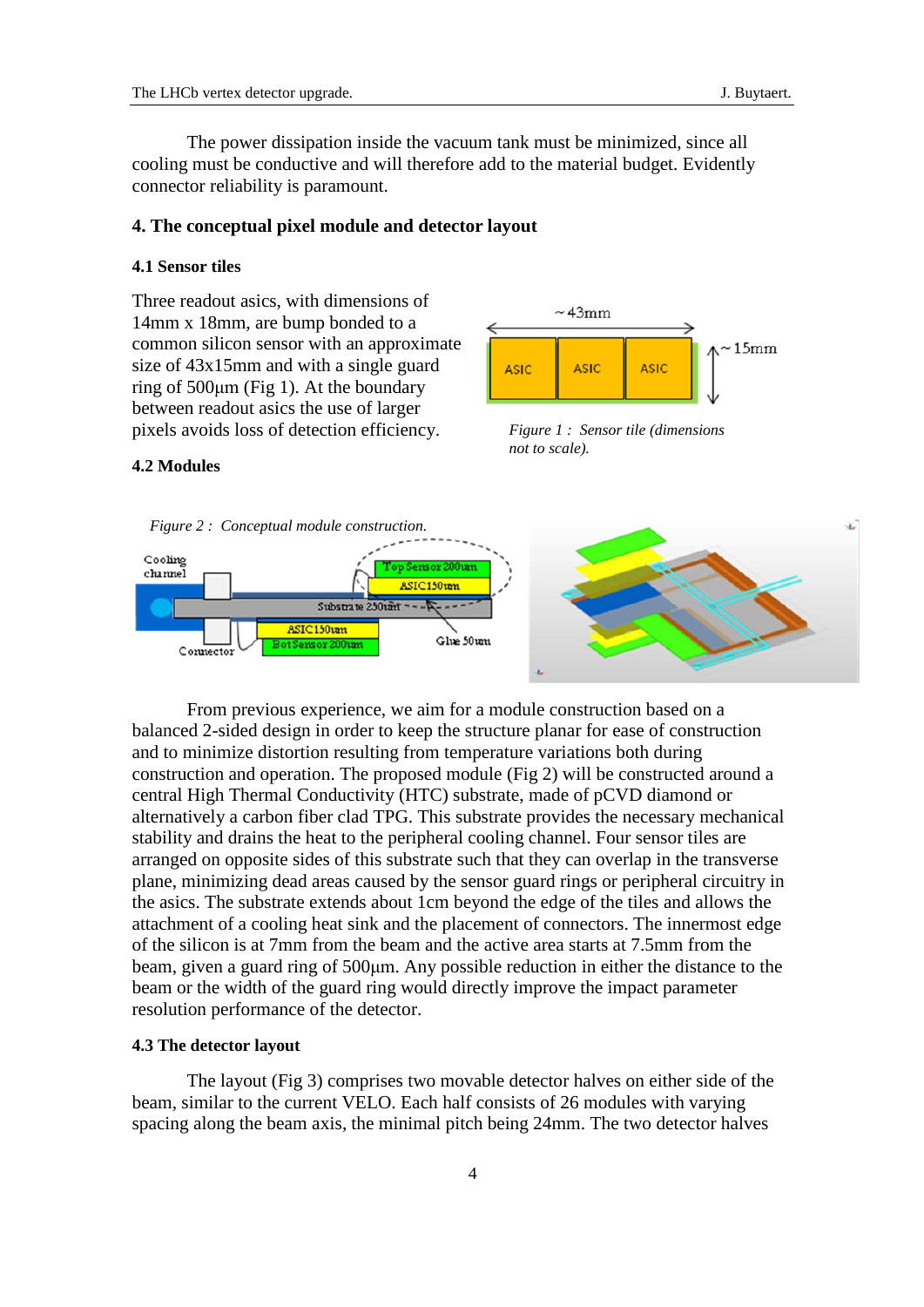250mrad x 300mrad, all four tracks from a  $Bs \rightarrow Ds$  K decay has been simulated to be 98.3%(99.7)% if 4 (3) hits are demanded per

contribution of the new foil will be half the current foil, then this layout should achieve a

performance of  $(18 + 27/p_{\rm T})$  μm, where  $p_{\rm T}$  is the track transverse momentum expressed in

track. Assuming that the material

nominal impact parameter resolution

have a relative offset to each other along the beam axis. Also, modules from opposite halves have overlapping sensitive regions for tracks emerging from the interaction point, which is very helpful for precise relative alignment of the detector halves. The efficiency of this layout for reconstructing, within the LHCb acceptance of

*Figure 3 : Conceptual detector layout.*

**5. The R&D on sensors**

# **5.1 Reduction of the guard ring size**

A smaller size will allow the sensitive silicon to be closer to the beam, greatly enhancing the impact parameter resolution. It also reduces the gaps in the module design due to inactive sensor material. Test structures with guard rings down to 100μm are under study. The guard ring must withstand 1000V.

GeV/c.

# **5.2 Reduction of the sensor thickness**

To reduce the mass in the active area, both the asics and sensors can be thinned after production. It is possible to thin the silicon sensor down to 200μm or 150μm and even less for readout chips (50μm) if a support structure is used. However bowing and handling difficulties may form the limits of what may be achieved here. USC/CNM are producing 200, 150 and100μm p-in-n and n-in-p sensors this year.

# **5.3 Sensor material**

Several options are actively being studied in test beams regarding their charge collection efficiency, leakage currents, charge spreading characteristics and position resolution at the required radiation dose.

# **5.3.1 Planar Silicon**

Substantial amount of experimental data has been accumulated in the last years showing a surprisingly large charge collection in severely irradiated silicon detectors. A150μm planar silicon sensors can provide a signal of 6000e<sup>-</sup> for a MIP particle even after doses as high as  $2\times10^{16}$ n<sub>eq</sub>cm<sup>-2</sup>[2]. After this level of irradiation, thin detectors (150µm) also provide a higher signal charge than thicker (300μm) at the same bias voltage, because of a charge multiplication at high electrical field [3].

The charge sharing is expected to reduce with irradiation, and this will be studied during our next irradiation and test beam campaigns.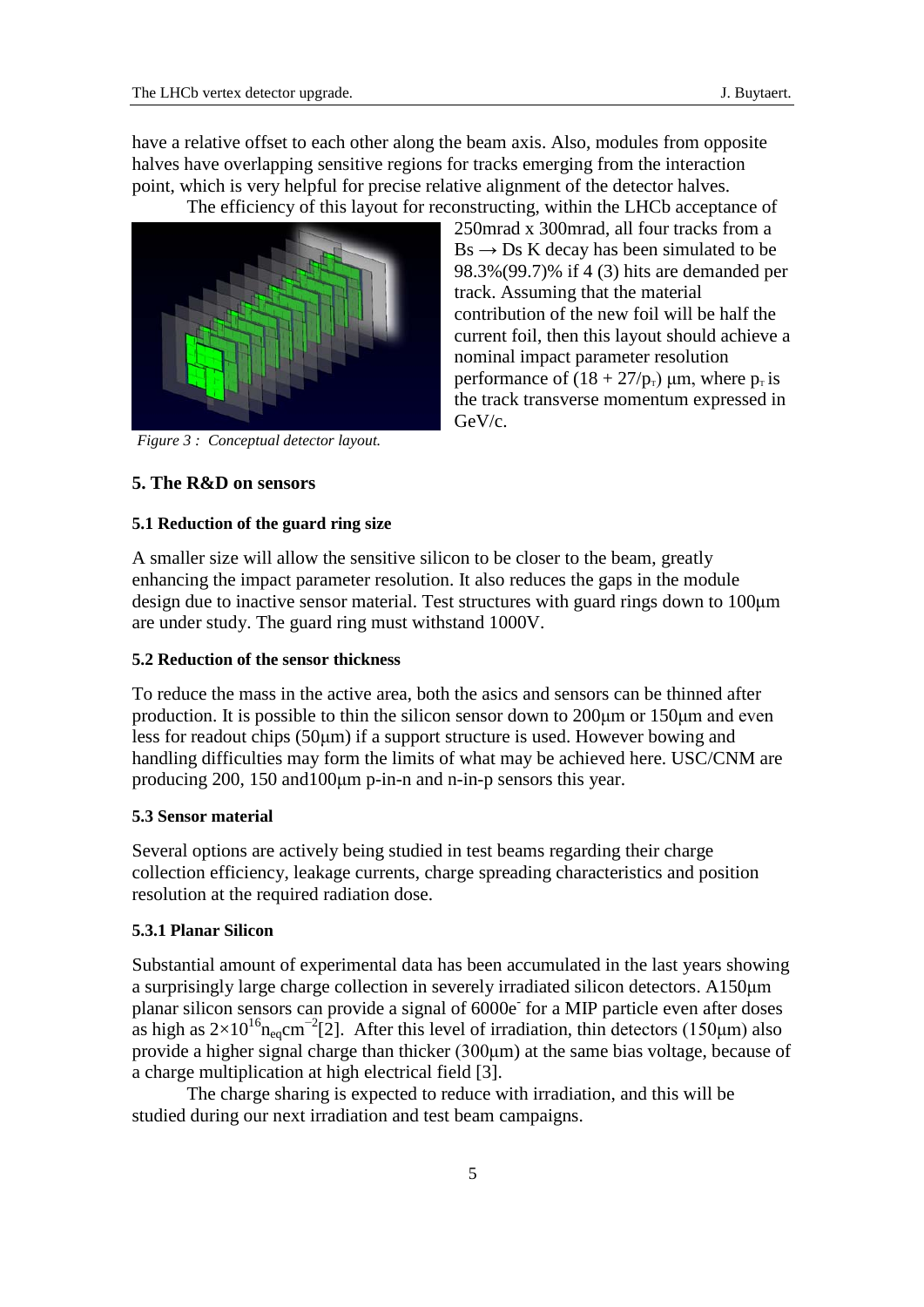### **5.3.2 3D pixel detectors**

These devices have shown the largest charge collected for any given fluency of any known silicon technology. Only moderate bias voltages, 150 V, are necessary for 100% charge collection for fluencies up to  $10^{15}$ n<sub>eq</sub>/cm<sup>2</sup> [4]. Higher radiation doses reduce the collection efficiency, but for  $10^{16}$   $_{\text{neq}}$ / cm<sup>2</sup> the collected charge at 150 V is still 44% and charge multiplication is also observed at higher bias voltage [5]. The reduced bias voltages also lower the risk for thermal runaway.

3D devices are difficult to fabricate, but the University of Glasgow in collaboration with IMB-CNM Barcelona, have developed a new type of 3D detector known as double-sided 3D sensors, which eases the fabrication difficulties, and has been demonstrated with high yield in three productions runs over the last three years. An additional advantage of 3D technology is that the self-shielding geometry and additional processing can allow devices to be active to within 10μm of the physical edge.

#### **5.3.3 p-CVD diamond**

Chemical Vapor Deposition (CVD) diamond has some appealing properties as a sensor element for hybrid pixel modules operating at the extreme radiation fluencies. Given the modest total sensor surface of  $\sim$ 1340 cm<sup>2</sup>, this could be financially affordable for the VELO upgrade. We have acquired some pCVD diamond samples suitable for bump bonding with TIMEPIX devices and have measured the collection length of all the 5 samples with a Sr90 source, obtaining collection lengths between 200 and 250μm. Test beam studies to validate these measurements and to study other properties such as efficiency and spatial resolution are under way.

#### **6. Module cooling**

Thermal simulations with ANSYS of simplified module structures have been done, including the temperature and radial dependent leakage current in the silicon. With a  $CO<sub>2</sub>$  cooling temperature of -35 C and an ASIC power of 1.5W/cm<sup>2</sup>, the highest temperature on the module is -4 C (Fig 4). The results suggest that a HTC substrate of 200μm thickness may be adequate; however minimization of the temperature drops in the interfaces between the tiles and substrate and between the substrate and the cooling heat sink are critical in achieving this. Identification of adhesives and a process to achieve repeatable very thin glue layers capable of resisting shear from CTE



differences between the silicon tiles and the substrate will be investigated. As the detector is operated in a secondary vacuum, leakage from the cooling system is avoided by providing a pre-engineered leak tight system and attaching the heat sinks during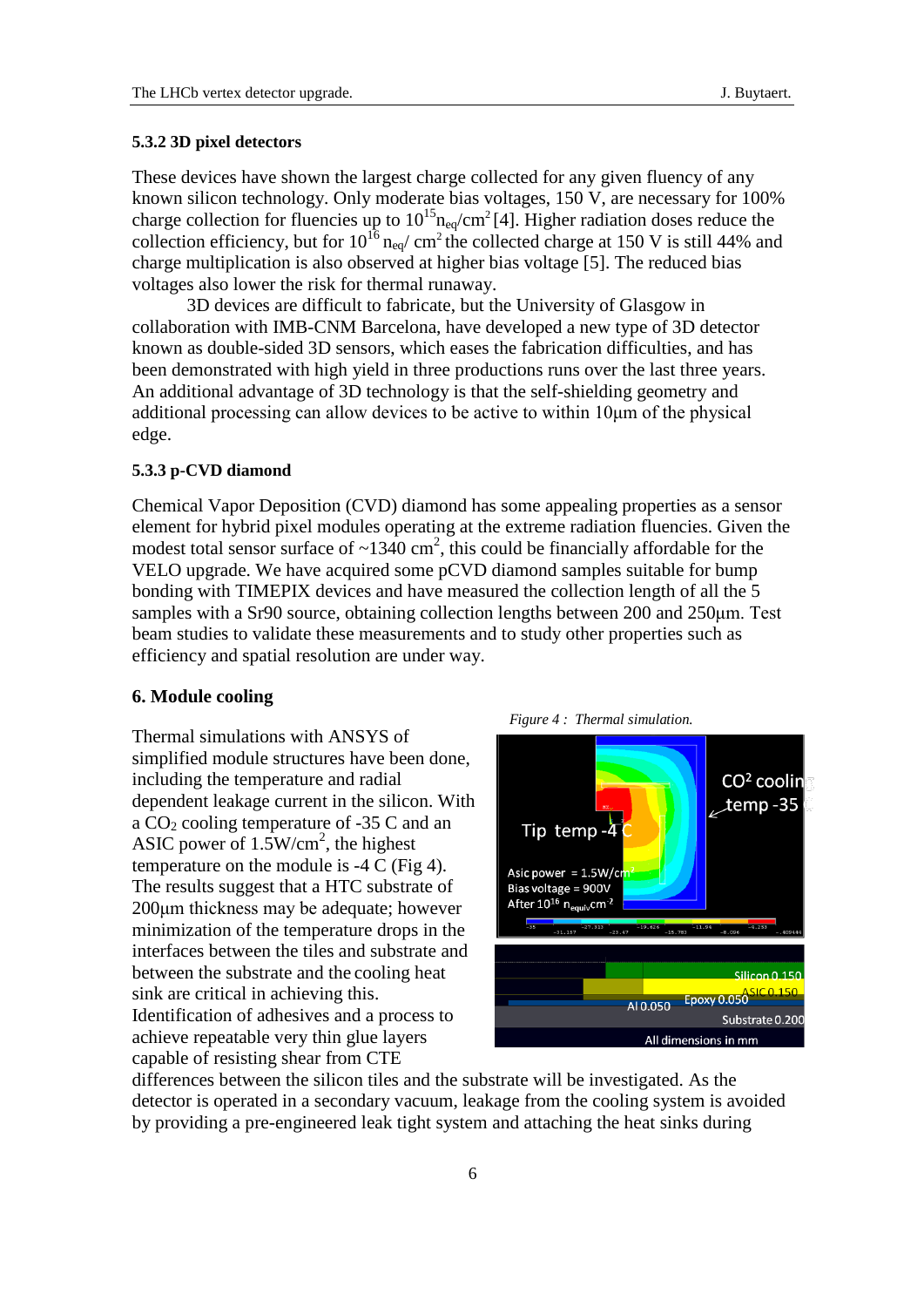module installation. Development of a demountable low mass heat sink structure compatible with the substrate CTE and adequate thermal performance is a priority.

# **7. The RF foil**

The main purpose of the RF foil is to act as a de facto beam pipe, with all its attendant functions, viz., it must: separate the primary (accelerator) and secondary (detector) vacuum, carry the image currents of the beams, withstand the heat load and high radiation of the beam, shield the frontend electronics against beam induced electromagnetic pick-up and be mechanical stiff up to small pressure difference of 5 mbar.

A new RF foil must be designed to accommodate the new modules. We aim to reduce even more its mass, since it is the largest single contributor to the total material thickness of the VELO detector (~50%), adding significant Coulomb scattering to the vertex and tracking errors. A conceptual view of the upgrade RF foil is given in Fig 5.

The materials considered are a workable metal alloy similar to AlMg3, as used





successfully in the current RF foil or a new carbon fiber reinforced polymer (CFRP). Work is underway to fabricate coupon samples of different material layups and forming techniques using small molds of the foil design. A testing programme has been developed for determining the resulting curvature profile, uniformity of thickness, mechanical deformation, vacuum sealing, minimum feature size, radiation tolerance etc.

# **8.The data readout challenge**

As explained in section 3.2, the particle rates will be very high close to the beam and at the highest luminosity, averaging 200 MHz per asic. Assuming a worst case average cluster size of 3 pixels and 32 data bits per pixel hit, the data production rate can reach

19Gbit/s in one asic! The 32 data bits are composed of 4 bit for TOT ('time-over-threshold') value, 12 bit for bxo ('bunch crossing') identification and 16 bit for the pixel identity. A 30% reduction can be obtained by clustering the data of simultaneous and nearby hits, since the bxo id and some pixel address bits can be shared. This clustering can be optimally done by concentrating the digital logic of a group of 4 by 4 pixels (called a 'superpixel') in a single area and the analog part of the pixels is put on either side of this digital area (fig 6). This brings many advantages, such as space saving (some digital blocks can be shared), a more efficient power and global signal routing, better

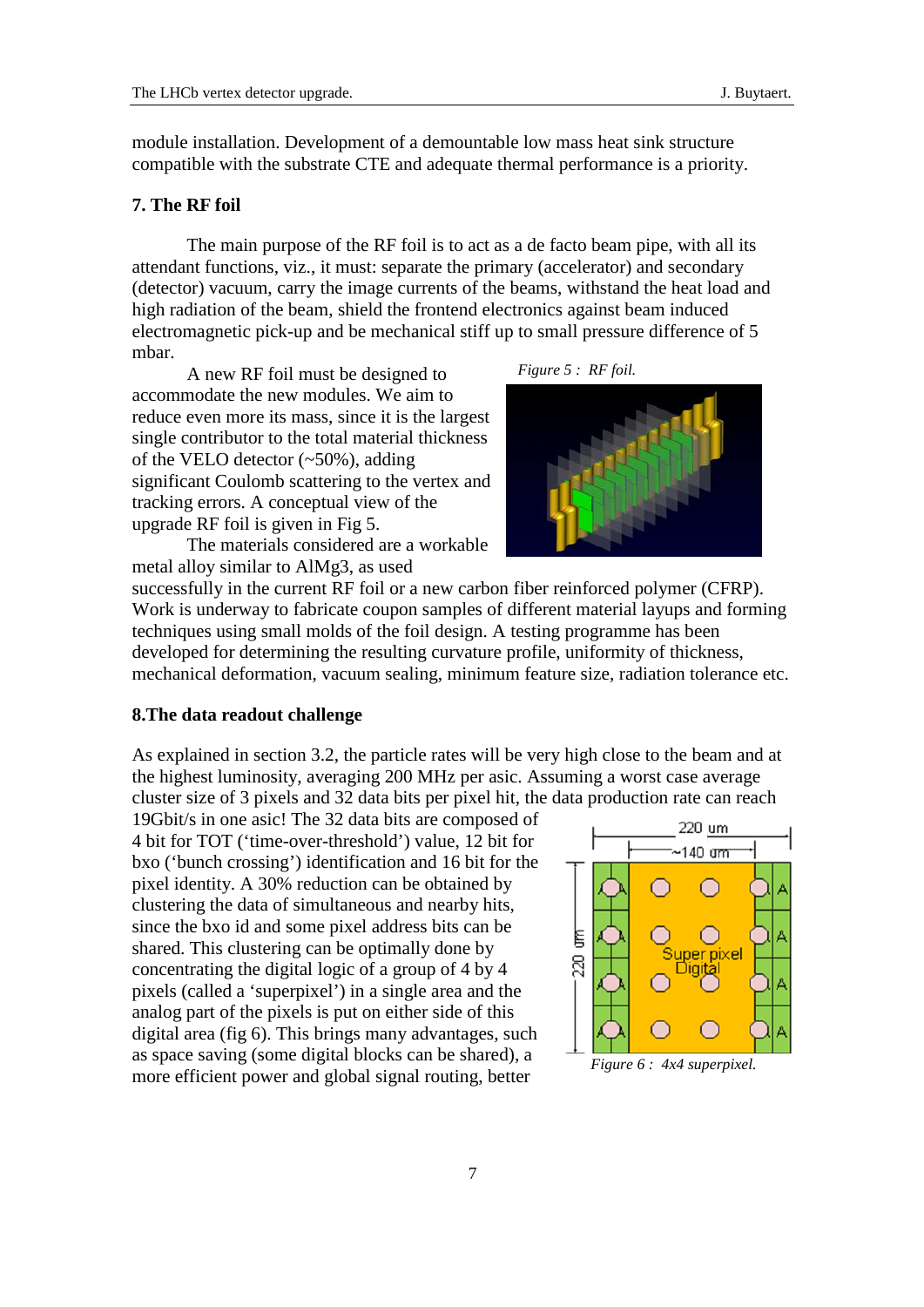isolation between analog and digital sections and the possibility to synthesize the column logic from a standard library rather than custom cells. A disadvantage is the possible digital noise feedback into bonding pads on top of the digital area.

#### **9. The VELOpix readout ASIC**

Simulation studies have shown that the pixel charge must be digitized to 3 or 4 bits to obtain the best spatial accuracy by charge interpolation. A time-over-threshold ADC conversion technique is adequate, since the maximal pixel hit rate is at most  $\sim 10$ kHz. Indeed, a maximal conversion time of 400ns will cause 0.4% dead time in the worst case.

The VELOpix will be developed as a follow up of the TIMEPIX2 that is being designed in 130nm CMOS. The asic contains 256 x 256 square pixels and measures ~14mm on each side. Each pixel will measure the timeover-threshold (4bit) and the arrival time (12bit) of each hit.

A block diagram (Fig 7) shows the readout architecture to handle the extreme data rates. In a super pixel, the data is clustered and stored in a buffer, which can contain up to 2 clusters. In a next level, the data from 4 super pixels is merged into a single FIFO (400bit) that connects to the column bus, which is 8 bit wide, 40MHz cycle and arbitrated by a rotating token. Finally, the data streams from 16 columns are merged on an output bus (16bit@320MHz) and into a large output buffer. From there, the data is serialized and driven off chip by a high speed port (4 Gb/s). Four such identical sections read the total pixel array. First simulations of this architecture show that the data loss stays below 0.5% in the highest occupancy conditions.

The chip power consumption should stay below 3W, to avoid causing thermal runaway in the sensor.

### **10. R&D prototyping tools**

To aid the qualification of technologies, several tools are being developed, such as laser test stands, vacuum chambers and a particle telescope.

A focused red or near IR laser that will deposit charge in very precise locations in the detectors is operational. Coupled to accurate motion stages, the laser spot can be scanned with sub micron accuracy over the detectors and will allow detailed study of the response of sensors and front end amplifiers as well as effects such as charge sharing, time walk and cross talk.

The vacuum chamber allows measurement of out gassing rates of various materials. Through an IR transparent window, a thermal camera will measure the thermal performance of prototype modules. It will be instrumented with sensors to measure the mechanical deformations.



*Figure 7 : Readout architecture.*